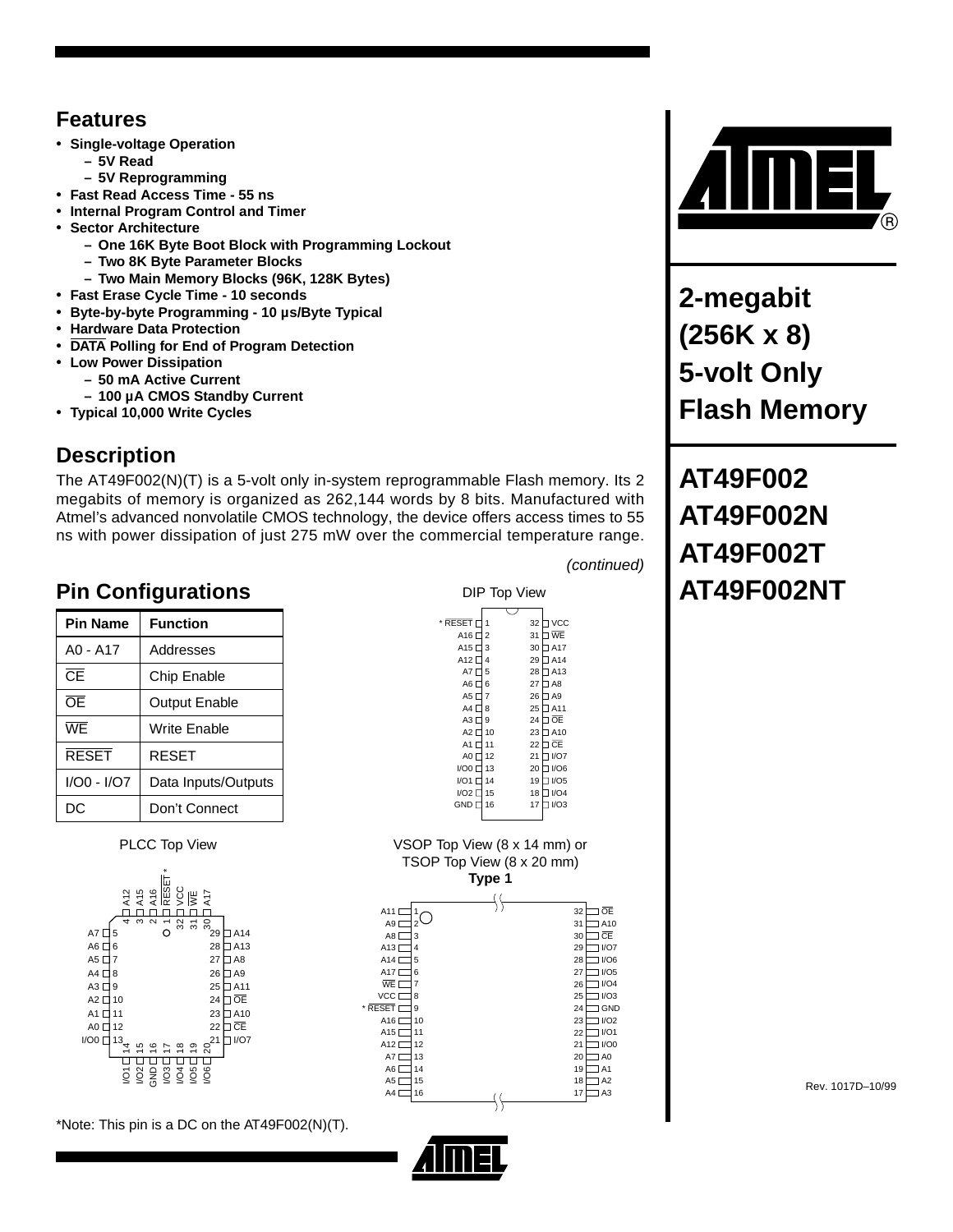

When the device is deselected, the CMOS standby current is less than 100 µA. For the AT49F002N(T) pin 1 for the DIP and PLCC packages and pin 9 for the TSOP package are don't connect pins.

To allow for simple in-system reprogrammability, the AT49F002(N)(T) does not require high input voltages for programming. Five-volt-only commands determine the read and programming operation of the device. Reading data out of the device is similar to reading from an EPROM; it has standard  $\overline{\text{CE}}$ ,  $\overline{\text{OE}}$ , and  $\overline{\text{WE}}$  inputs to avoid bus contention. Reprogramming the AT49F002(N)(T) is performed by erasing a block of data and then programming on a byte by byte basis. The byte programming time is a fast 50 µs. The end of a program cycle can be optionally detected by the DATA polling feature. Once the end of a byte program cycle has been detected, a new access for a read or program can begin. The typical number of program and erase cycles is in excess of 10,000 cycles.

The device is erased by executing the erase command sequence; the device internally controls the erase operations. There are two 8K byte parameter block sections and two main memory blocks.

The device has the capability to protect the data in the boot block; this feature is enabled by a command sequence. The 16K-byte boot block section includes a reprogramming lock out feature to provide data integrity. The boot sector is designed to contain user secure code, and when the feature is enabled, the boot sector is protected from being reprogrammed.

In the AT49F002(N)(T), once the boot block programming lockout feature is enabled, the contents of the boot block are permanent and cannot be changed. In the AT49F002(T), once the boot block programming lockout feature is enabled, the contents of the boot block cannot be changed with input voltage levels of 5.5 volts or less.

#### **Block Diagram**

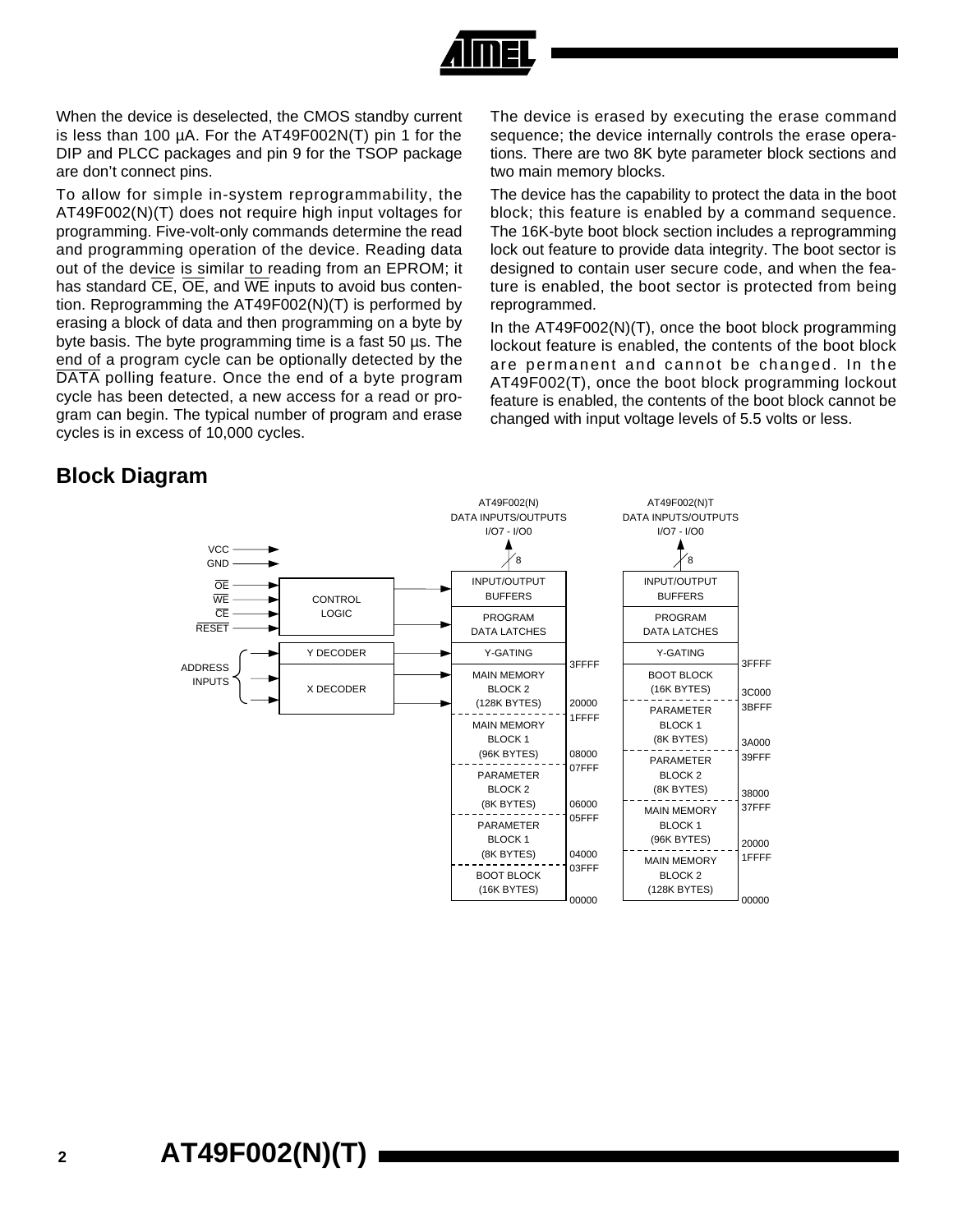**AT49F002(N)(T)**

#### **Device Operation**

**READ:** The AT49F002(N)(T) is accessed like an EPROM. When  $\overline{CE}$  and  $\overline{OE}$  are low and  $\overline{WE}$  is high, the data stored at the memory location determined by the address pins is asserted on the outputs. The outputs are put in the high impedance state whenever  $\overline{\text{CE}}$  or  $\overline{\text{OE}}$  is high. This dual-line control gives designers flexibility in preventing bus contention.

**COMMAND SEQUENCES:** When the device is first powered on it will be reset to the read or standby mode depending upon the state of the control line inputs. In order to perform other device functions, a series of command sequences are entered into the device. The command sequences are shown in the Command Definitions table. The command sequences are written by applying a low pulse on the  $\overline{WE}$  or  $\overline{CE}$  input with  $\overline{CE}$  or  $\overline{WE}$  low (respectively) and  $\overline{OE}$  high. The address is latched on the falling edge of  $\overline{CE}$  or  $\overline{WE}$ , whichever occurs last. The data is latched by the first rising edge of  $\overline{CE}$  or  $\overline{WE}$ . Standard microprocessor write timings are used. The address locations used in the command sequences are not affected by entering the command sequences.

**RESET:** A RESET input pin is provided to ease some system applications. When RESET is at a logic high level, the device is in its standard operating mode. A low level on the RESET input halts the present device operation and puts the outputs of the device in a high impedance state. If the RESET pin makes a high to low transition during a program or erase operation, the operation may not be successfully completed and the operation will have to be repeated after a high level is applied to the RESET pin. When a high level is reasserted on the RESET pin, the device returns to the read or standby mode, depending upon the state of the control inputs. By applying a  $12V \pm 0.5V$  input signal to the RESET pin, the boot block array can be reprogrammed even if the boot block lockout feature has been enabled (see Boot Block Programming Lockout Override section). The RESET feature is not available for the AT49F002N(T).

**ERASURE:** Before a byte can be reprogrammed, the main memory block or parameter block which contains the byte must be erased. The erased state of the memory bits is a logical "1". The entire device can be erased at one time by using a 6-byte software code. The software chip erase code consists of 6-byte load commands to specific address locations with a specific data pattern (please refer to the Chip Erase Cycle Waveforms).

After the software chip erase has been initiated, the device will internally time the erase operation so that no external clocks are required. The maximum time needed to erase the whole chip is  $t_{FC}$ . If the boot block lockout feature has been enabled, the data in the boot sector will not be erased.

**CHIP ERASE:** If the boot block lockout has been enabled, the Chip Erase function will erase Parameter Block 1, Parameter Block 2, Main Memory Block 1, and Main Memory Block 2 but not the boot block. If the Boot Block Lockout has not been enabled, the Chip Erase function will erase the entire chip. After the full chip erase the device will return back to read mode. Any command during chip erase will be ignored.

**SECTOR ERASE:** As an alternative to a full chip erase, the device is organized into sectors that can be individually erased. There are two 8K-byte parameter block sections and two main memory blocks. The 8K-byte parameter block sections can be independently erased and reprogrammed. The two main memory sections are designed to be used as alternative memory sectors. That is, whenever one of the blocks has been erased and reprogrammed, the other block should be erased and reprogrammed before the first block is again erased. The Sector Erase command is a six bus cycle operation. The sector address is latched on the falling WE edge of the sixth cycle while the 30H data input command is latched at the rising edge of  $\overline{WE}$ . The sector erase starts after the rising edge of  $\overline{WE}$  of the sixth cycle. The erase operation is internally controlled; it will automatically time to completion.

**BYTE PROGRAMMING:** Once the memory array is erased, the device is programmed (to a logical "0") on a byte-by-byte basis. Please note that a data "0" cannot be programmed back to a "1"; only erase operations can convert "0"s to "1"s. Programming is accomplished via the internal device command register and is a 4 bus cycle operation (please refer to the Command Definitions table). The device will automatically generate the required internal program pulses.

The program cycle has addresses latched on the falling edge of WE or CE, whichever occurs last, and the data latched on the rising edge of  $\overline{WE}$  or  $\overline{CE}$ , whichever occurs first. Programming is completed after the specified  $t_{BP}$  cycle time. The DATA polling feature may also be used to indicate the end of a program cycle.

**BOOT BLOCK PROGRAMMING LOCKOUT:** The device has one designated block that has a programming lockout feature. This feature prevents programming of data in the designated block once the feature has been enabled. The size of the block is 16K bytes. This block, referred to as the boot block, can contain secure code that is used to bring up the system. Enabling the lockout feature will allow the boot code to stay in the device while data in the rest of the device is updated. This feature does not have to be activated; the boot block's usage as a write protected region is optional to the user. The address range of the boot block is 00000 to 03FFF for the AT49F002(N) while the address

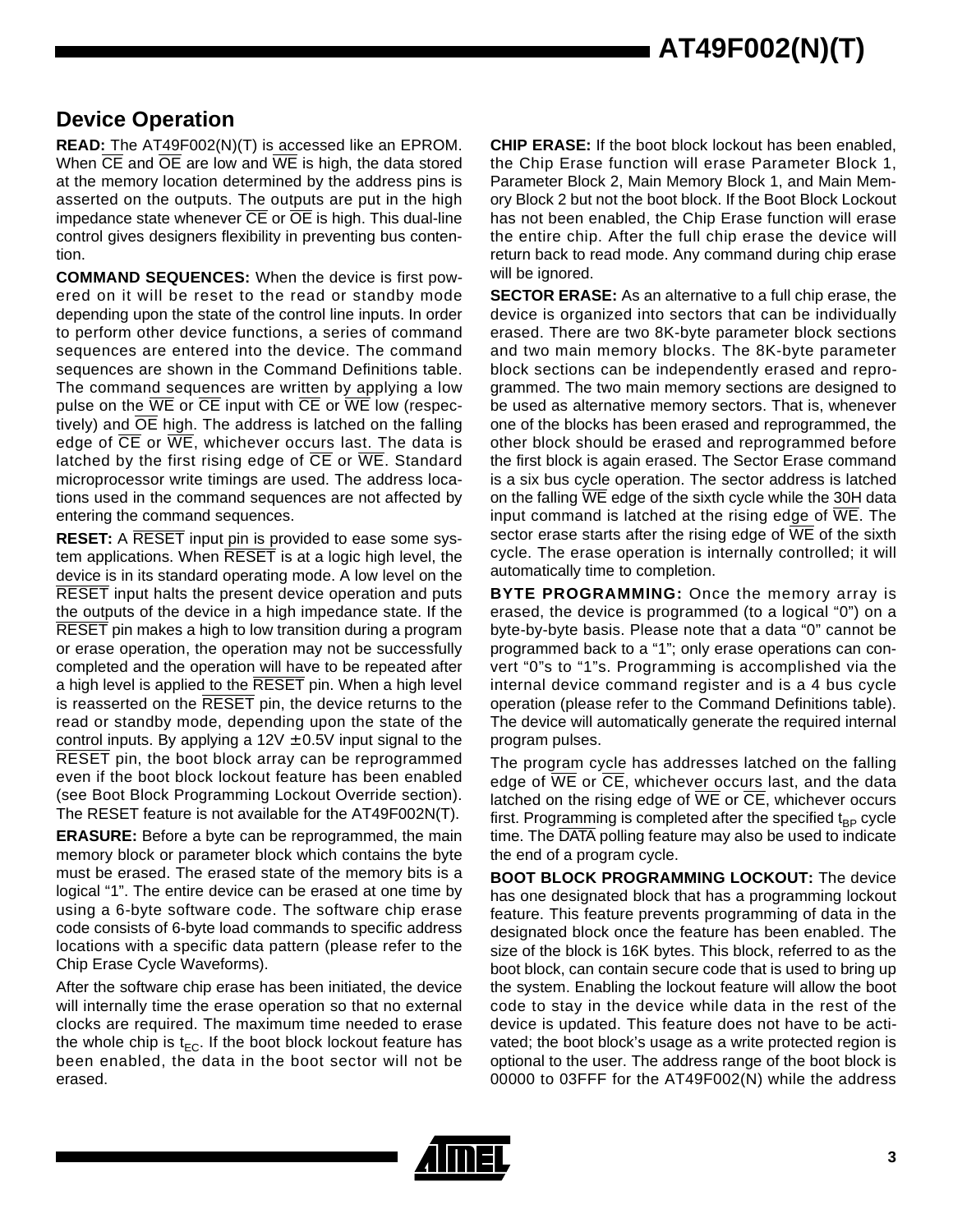

range of the boot block is 3C000 to 3FFFF for the AT49F002(N)T.

Once the feature is enabled, the data in the boot block can no longer be erased or programmed with input voltage levels of 5.5V or less. Data in the main memory block can still be changed through the regular programming method. To activate the lockout feature, a series of six program commands to specific addresses with specific data must be performed. Please refer to the Command Definitions table.

**BOOT BLOCK LOCKOUT DETECTION:** A software method is available to determine if programming of the boot block section is locked out. When the device is in the software product identification mode (see Software Product Identification Entry and Exit sections) a read from address location 00002H will show if programming the boot block is locked out for the AT49F002(N), and a read from address location 3C002H will show if programming the boot block is locked out for AT49F002(N)T. If the data on I/O0 is low, the boot block can be programmed; if the data on I/O0 is high, the program lockout feature has been activated and the block cannot be programmed. The software product identification exit code should be used to return to standard operation.

**BOOT BLOCK PROGRAMMING LOCKOUT OVERRIDE:** The user can override the boot block programming lockout by taking the RESET pin to 12 volts. By doing this, protected boot block data can be altered through a chip erase, sector erase or word programming. When the RESET pin is brought back to TTL levels the boot block programming lockout feature is again active. This feature is not available on the AT49F002N(T).

**PRODUCT IDENTIFICATION:** The product identification mode identifies the device and manufacturer as Atmel. It may be accessed by hardware or software operation. The hardware operation mode can be used by an external programmer to identify the correct programming algorithm for the Atmel product.

For details, see Operating Modes (for hardware operation) or Software Product Identification. The manufacturer and device code is the same for both modes.

**DATA POLLING:** The AT49F002(N)(T) features DATA polling to indicate the end of a program cycle. During a program cycle an attempted read of the last byte loaded will result in the complement of the loaded data on I/O7. Once the program cycle has been completed, true data is valid on all outputs and the next cycle may begin. DATA polling may begin at any time during the program cycle.

**TOGGLE BIT:** In addition to DATA polling the AT49F002(N)(T) provides another method for determining the end of a program or erase cycle. During a program or erase operation, successive attempts to read data from the device will result in I/O6 toggling between one and zero. Once the program cycle has completed, I/O6 will stop toggling and valid data will be read. Examining the toggle bit may begin at any time during a program cycle.

**HARDWARE DATA PROTECTION:** Hardware features protect against inadvertent programs to the AT49F002(N)(T) in the following ways: (a)  $V_{CC}$  sense: if  $V_{CC}$  is below 3.8V (typical), the program function is inhibited. (b) Program inhibit: holding any one of  $\overline{OE}$  low,  $\overline{CE}$ high or  $\overline{WE}$  high inhibits program cycles. (c) Noise filter: pulses of less than 15 ns (typical) on the  $\overline{WE}$  or  $\overline{CE}$  inputs will not initiate a program cycle.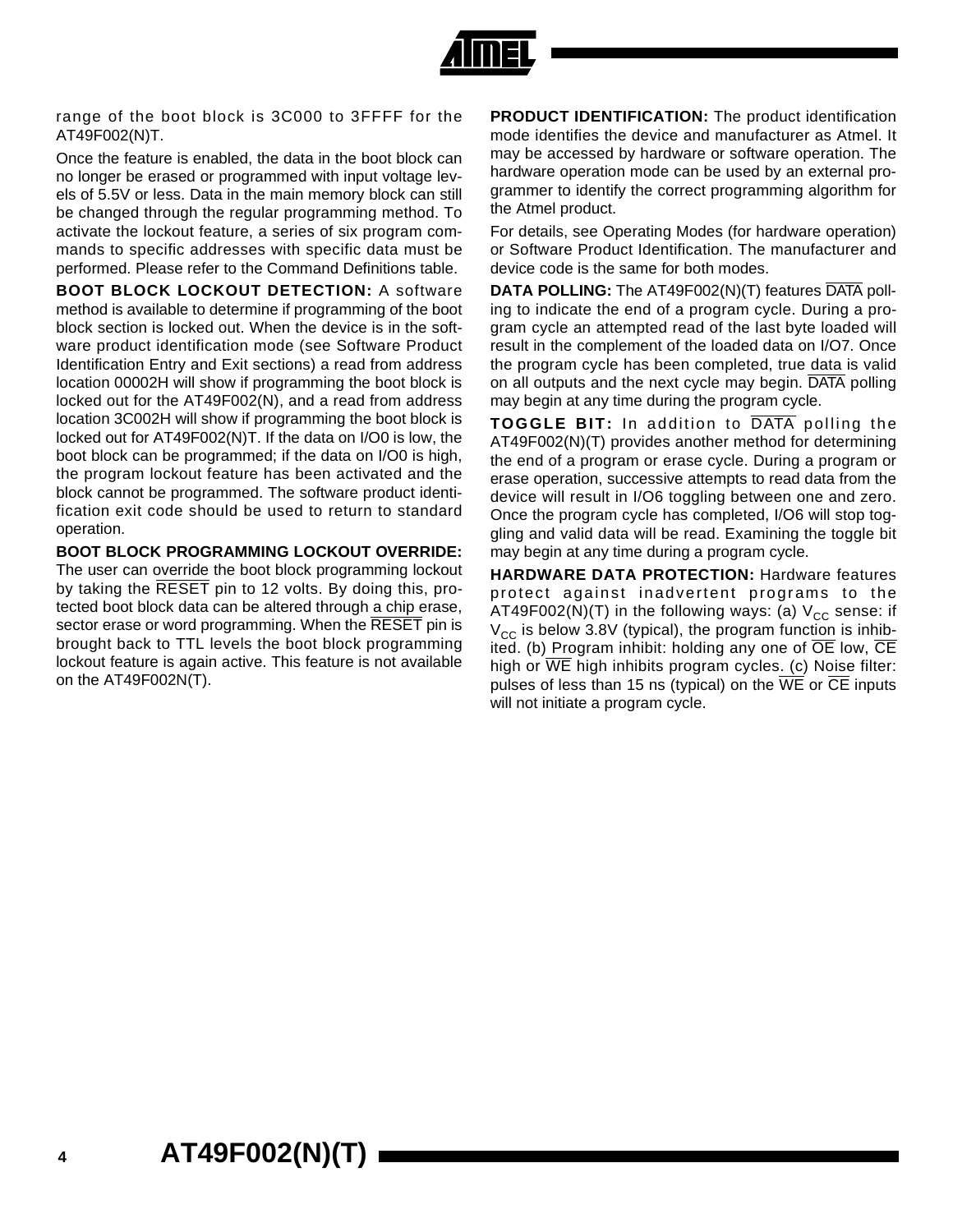# **AT49F002(N)(T)**

#### **Command Definition (in Hex)**(1)

| Command                           | <b>Bus</b>    |             | 1st Bus<br>Cycle | 2nd Bus<br>Cycle |      |             | 3rd Bus<br>Cycle |      | 4th Bus<br>Cycle | 5th Bus<br>Cycle |             |                   | 6th Bus<br>Cycle |
|-----------------------------------|---------------|-------------|------------------|------------------|------|-------------|------------------|------|------------------|------------------|-------------|-------------------|------------------|
| <b>Sequence</b>                   | <b>Cycles</b> | Addr        | Data             | Addr             | Data | <b>Addr</b> | <b>Data</b>      | Addr | <b>Data</b>      | Addr             | <b>Data</b> | <b>Addr</b>       | <b>Data</b>      |
| Read                              | 1             | Addr        | $D_{OUT}$        |                  |      |             |                  |      |                  |                  |             |                   |                  |
| Chip Erase                        | 6             | 5555        | AA               | 2AAA             | 55   | 5555        | 80               | 5555 | AA               | 2AAA             | 55          | 5555              | 10               |
| Sector Erase                      | 6             | 5555        | AA               | 2AAA             | 55   | 5555        | 80               | 5555 | AA               | 2AAA             | 55          | SA <sup>(4)</sup> | 30               |
| <b>Byte Program</b>               | 4             | 5555        | AA               | 2AAA             | 55   | 5555        | A0               | Addr | $D_{IN}$         |                  |             |                   |                  |
| Boot Block Lockout <sup>(2)</sup> | 6             | 5555        | AA               | 2AAA             | 55   | 5555        | 80               | 5555 | AA               | 2AAA             | 55          | 5555              | 40               |
| <b>Product ID Entry</b>           | 3             | 5555        | AA               | 2AAA             | 55   | 5555        | 90               |      |                  |                  |             |                   |                  |
| Product ID $Exit^{(3)}$           | 3             | 5555        | AA               | 2AAA             | 55   | 5555        | F <sub>0</sub>   |      |                  |                  |             |                   |                  |
| Product ID $Exit^{(3)}$           | 1             | <b>XXXX</b> | F <sub>0</sub>   |                  |      |             |                  |      |                  |                  |             |                   |                  |

Notes: 1. The DATA FORMAT in each bus cycle is as follows: I/O7 - I/O0 (Hex)

2. The 16K byte boot sector has the address range 00000H to 03FFFH for the AT49F002(N) and 3C000H to 3FFFFH for the AT49F002(N)T

3. Either one of the Product ID Exit commands can be used.

4. SA = sector addresses: For the AT49F002(N): SA = 00000 to 03FFF for BOOT BLOCK Nothing will happen and the device goes back to the read mode in 100 ns SA = 04000 to 05FFF for PARAMETER BLOCK 1 SA = 06000 to 07FFF for PARAMETER BLOCK 2 SA = 08000 to 1FFFF for MAIN MEMORY ARRAY BLOCK 1 This command will erase - PB1, PB2 and MMB1 SA = 20000 to 3FFFF for MAIN MEMORY ARRAY BLOCK 2

For the AT49F002(N)T: SA = 3C000 to 3FFFF for BOOT BLOCK Nothing will happen and the device goes back to the read mode in 100 ns SA = 3A000 to 3BFFF for PARAMETER BLOCK 1 SA = 38000 to 39FFF for PARAMETER BLOCK 2 SA = 20000 to 37FFF for MAIN MEMORY ARRAY BLOCK 1 This command will erase - PB1, PB2 and MMB1 SA = 00000 to IFFFF for MAIN MEMORY ARRAY BLOCK 2

#### **Absolute Maximum Ratings\***

|                                           | *NOTIC |
|-------------------------------------------|--------|
|                                           |        |
| All Input Voltages<br>(including NC Pins) |        |
| <b>All Output Voltages</b>                |        |
| Voltage on OE                             |        |

E: Stresses beyond those listed under "Absolute Maximum Ratings" may cause permanent damage to the device. This is a stress rating only and functional operation of the device at these or any other conditions beyond those indicated in the operational sections of this specification is not implied. Exposure to absolute maximum rating conditions for extended periods may affect device reliability.

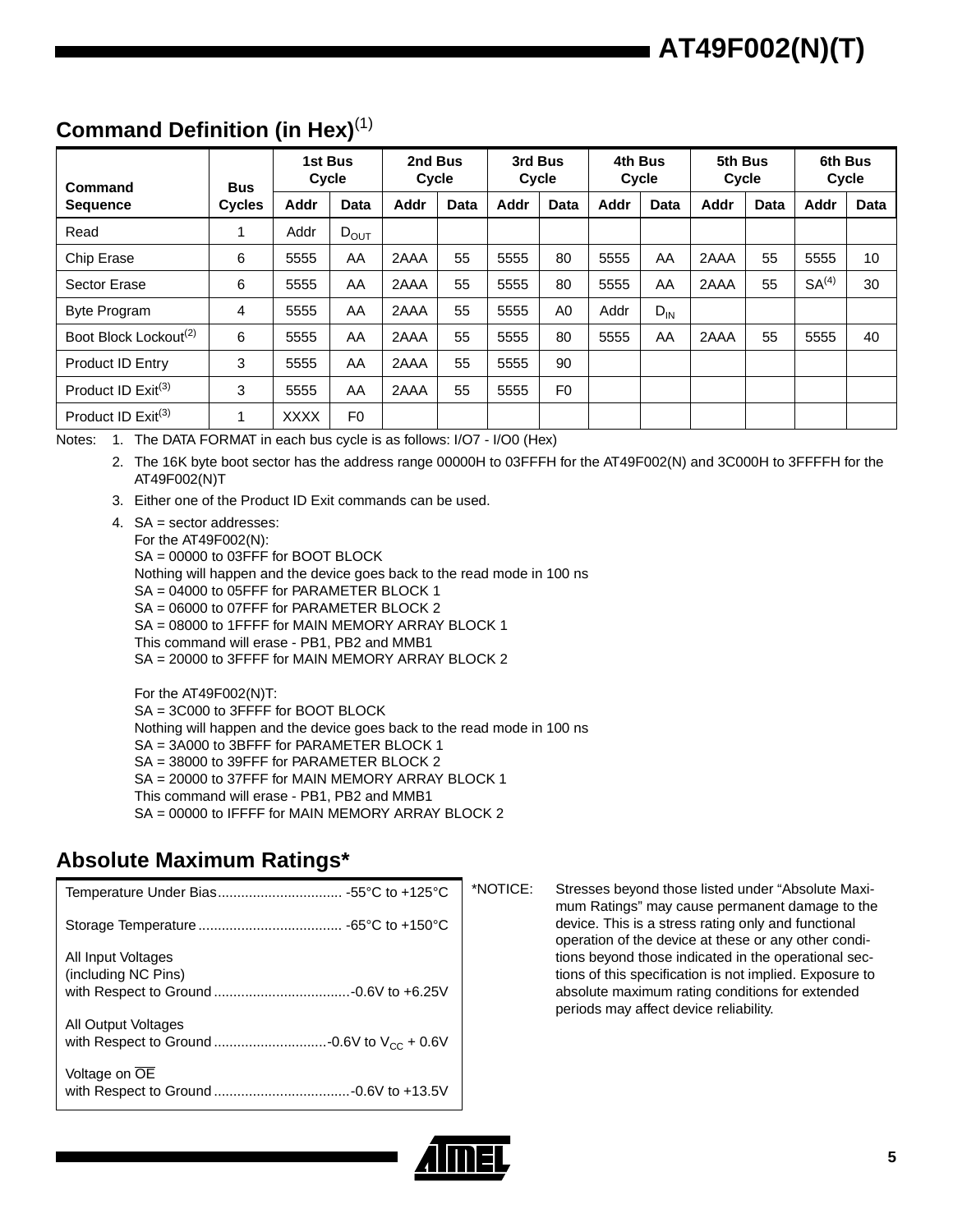

#### **DC and AC Operating Range**

|                       |      | AT49F002(N)(T)-55               | AT49F002(N)(T)-70               | AT49F002(N)(T)-90               | AT49F002(N)(T)-12               |
|-----------------------|------|---------------------------------|---------------------------------|---------------------------------|---------------------------------|
| Operating             | Com. | $0^{\circ}$ C - 70 $^{\circ}$ C | $0^{\circ}$ C - 70 $^{\circ}$ C | $0^{\circ}$ C - 70 $^{\circ}$ C | $0^{\circ}$ C - 70 $^{\circ}$ C |
| Temperature (Case)    | Ind. | -40°C - 85°C                    | -40°C - 85°C                    | -40°C - 85°C                    | -40°C - 85°C                    |
| $V_{CC}$ Power Supply |      | $5V \pm 10\%$                   | $5V \pm 10\%$                   | $5V \pm 10\%$                   | $5V \pm 10\%$                   |

#### **Operating Modes**

| Mode                         | CE              | $\overline{OE}$ | <b>WE</b>       | $\overline{\mathsf{RESET}}^{(6)}$ | Ai                                                                         | VO.                              |
|------------------------------|-----------------|-----------------|-----------------|-----------------------------------|----------------------------------------------------------------------------|----------------------------------|
| Read                         | $V_{IL}$        | $V_{IL}$        | $V_{IH}$        | $V_{IH}$                          | Ai                                                                         | $D_{OUT}$                        |
| Program/Erase <sup>(2)</sup> | $V_{IL}$        | $V_{\text{IH}}$ | $V_{IL}$        | $V_{IH}$                          | Ai                                                                         | $D_{IN}$                         |
| Standby/Write Inhibit        | $V_{\text{IH}}$ | $X^{(1)}$       | X               | $V_{IH}$                          | X                                                                          | High Z                           |
|                              | X               | X               | $V_{\text{IH}}$ | $V_{IH}$                          |                                                                            |                                  |
| Program Inhibit              | X               | $V_{\parallel}$ | X               | $V_{IH}$                          |                                                                            |                                  |
| Output Disable               | X               | $V_{\text{IH}}$ | X               | $V_{\text{IH}}$                   |                                                                            | High Z                           |
| Reset                        | X               | X               | X               | $V_{IL}$                          | $\times$                                                                   | High Z                           |
| Product Identification       |                 |                 |                 |                                   |                                                                            |                                  |
|                              |                 |                 |                 |                                   | A1 - A17 = $V_{II}$ , A9 = $V_{H}$ , <sup>(3)</sup> A0 = $V_{II}$          | Manufacturer Code <sup>(4)</sup> |
| Hardware                     | $V_{IL}$        | $V_{IL}$        | $V_{IH}$        |                                   | A1 - A17 = $V_{\text{IL}}$ , A9 = $V_{\text{H}}^{(3)}$ A0 = $V_{\text{H}}$ | Device Code <sup>(4)</sup>       |
| Software <sup>(5)</sup>      |                 |                 |                 |                                   | $AO = V_{IL}$ , A1 - A17= $V_{IL}$                                         | Manufacturer Code <sup>(4)</sup> |
|                              |                 |                 |                 |                                   | $AO = V_{IH}$ , A1 - A17= $V_{II}$                                         | Device Code <sup>(4)</sup>       |

Notes: 1. X can be  $V_{IL}$  or  $V_{IH.}$ 

- 2. Refer to AC Programming Waveforms.
- 3.  $V_H = 12.0V \pm 0.5V$ .
- 4. Manufacturer Code: 1FH, Device Code: 07H AT49F002(N), 08H AT49F002(N)T
- 5. See details under Software Product Identification Entry/Exit.
- 6. This pin is not available on the AT49F002N(T).

#### **DC Characteristics**

| Symbol                  | <b>Parameter</b>                     | <b>Condition</b>                                            |      | Min | Max  | <b>Units</b> |
|-------------------------|--------------------------------------|-------------------------------------------------------------|------|-----|------|--------------|
| Чu                      | Input Load Current                   | $V_{IN}$ = 0V to $V_{CC}$                                   |      |     | 10   | μA           |
| $I_{LO}$                | Output Leakage Current               | $V_{\text{I/O}}$ = 0V to $V_{\text{CC}}$                    |      |     | 10   | μA           |
|                         |                                      | Com.                                                        |      |     | 100  | μA           |
| $I_{SB1}$               | V <sub>CC</sub> Standby Current CMOS | $\overline{CE}$ = V <sub>CC</sub> - 0.3V to V <sub>CC</sub> | Ind. |     | 300  | μA           |
| $I_{SB2}$               | V <sub>CC</sub> Standby Current TTL  | $\overline{CE}$ = 2.0V to V <sub>CC</sub>                   |      |     |      | mA           |
| $I_{CC}$ <sup>(1)</sup> | $V_{\rm CC}$ Active Current          | $f = 5$ MHz; $I_{OUT} = 0$ mA                               |      |     | 50   | mA           |
| $V_{IL}$                | Input Low Voltage                    |                                                             |      |     | 0.8  | $\vee$       |
| $V_{IH}$                | Input High Voltage                   |                                                             |      | 2.0 |      | $\vee$       |
| $V_{OL}$                | <b>Output Low Voltage</b>            | $I_{\text{O}} = 2.1 \text{ mA}$                             |      |     | 0.45 | $\vee$       |
| $V_{OH1}$               | Output High Voltage                  | $I_{OH} = -400 \mu A$                                       |      | 2.4 |      | $\vee$       |
| $V_{OH2}$               | Output High Voltage CMOS             | $I_{OH}$ = -100 µA; $V_{CC}$ = 4.5V                         |      | 4.2 |      | V            |

Note:  $1.$  In the erase mode,  $I_{CC}$  is 90 mA.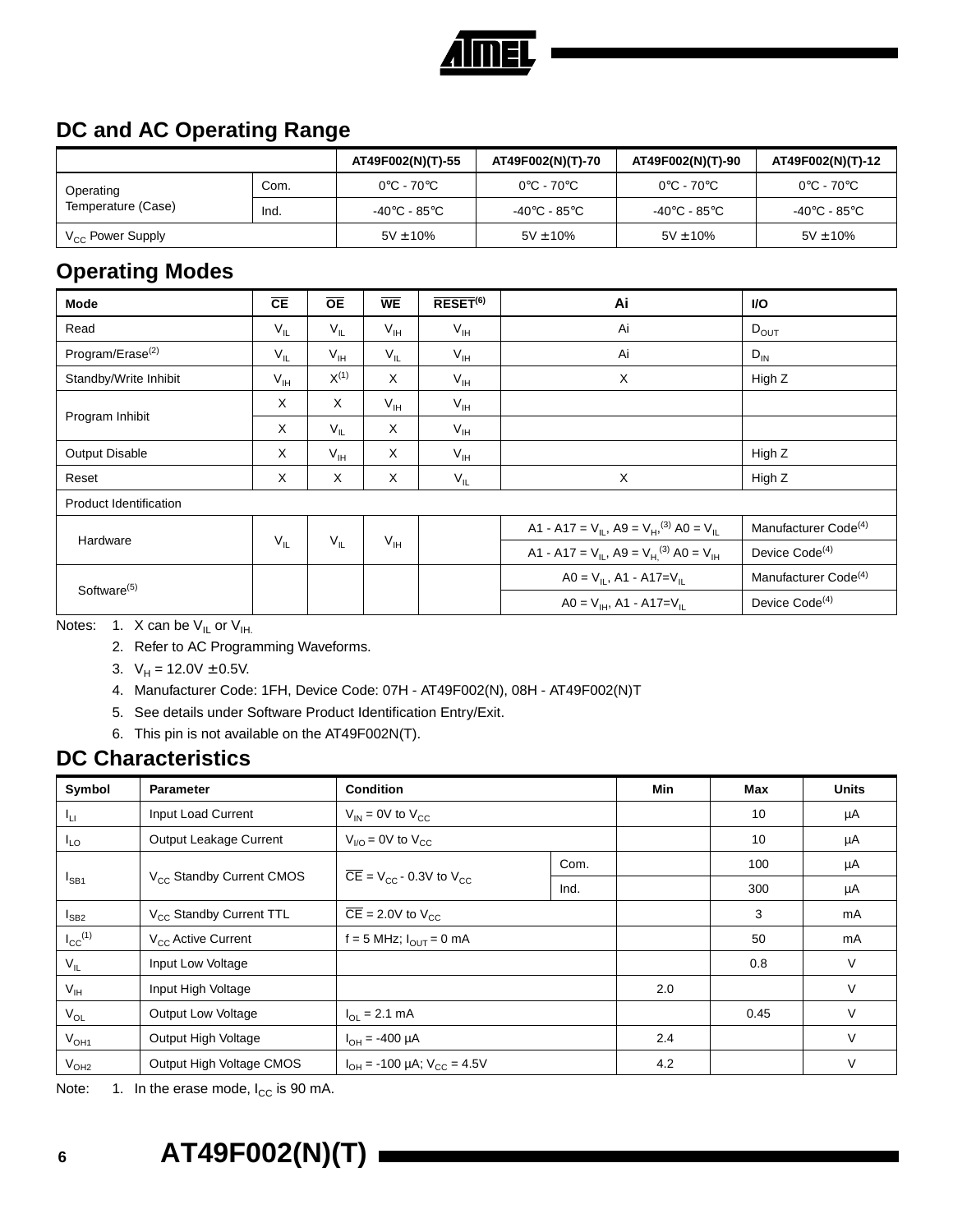#### **AC Read Characteristics**

|                             |                                                                    |            | AT49F002(N)(T) |          |            |          |            |       |            |              |
|-----------------------------|--------------------------------------------------------------------|------------|----------------|----------|------------|----------|------------|-------|------------|--------------|
|                             |                                                                    |            | $-55$          | -70      |            | -90      |            | $-12$ |            |              |
| Symbol                      | <b>Parameter</b>                                                   | <b>Min</b> | <b>Max</b>     | Min      | <b>Max</b> | Min      | <b>Max</b> | Min   | <b>Max</b> | <b>Units</b> |
| $t_{\scriptsize\text{ACC}}$ | Address to Output Delay                                            |            | 55             |          | 70         |          | 90         |       | 120        | ns           |
| $t_{CE}$ <sup>(1)</sup>     | CE to Output Delay                                                 |            | 55             |          | 70         |          | 90         |       | 120        | ns           |
| $t_{OE}$ <sup>(2)</sup>     | OE to Output Delay                                                 | $\Omega$   | 30             | $\Omega$ | 35         | $\Omega$ | 40         | 0     | 50         | ns           |
| $t_{DF}^{(3)(4)}$           | CE or OE to Output Float                                           | $\Omega$   | 25             | 0        | 25         | $\Omega$ | 25         | 0     | 30         | ns           |
| $t_{OH}$                    | Output Hold from OE, CE<br>or Address, whichever<br>occurred first | 0          |                | $\Omega$ |            | $\Omega$ |            | 0     |            | ns           |

#### AC Read Waveforms  $(1)(2)(3)(4)$



- Notes: 1.  $\overline{CE}$  may be delayed up to  $t_{ACC}$   $t_{CE}$  after the address transition without impact on  $t_{ACC}$ .
	- 2.  $\overline{OE}$  may be delayed up to t<sub>CE</sub> t<sub>OE</sub> after the falling edge of  $\overline{CE}$  without impact on t<sub>CE</sub> or by t<sub>ACC</sub> t<sub>OE</sub> after an address change without impact on  $t_{ACC}$ .
	- 3.  $t_{DF}$  is specified from  $\overline{OE}$  or  $\overline{CE}$  whichever occurs first (CL = 5 pF).
	- 4. This parameter is characterized and is not 100% tested.

#### **Input Test Waveform and Measurement Level**



 $t_R$ ,  $t_F$  < 5 ns

#### **Output Load Test**



#### **Pin Capacitance**

 $f = 1$  MHz, T =  $25^{\circ}C^{(1)}$ 

| Symbol                     | Тур | <b>Max</b>               | <b>Units</b> | <b>Conditions</b>     |
|----------------------------|-----|--------------------------|--------------|-----------------------|
| $\mathsf{v}_{\mathsf{IN}}$ |     |                          | p۲           | $V_{IN} = 0V$         |
| $v_{\text{OUT}}$           |     | $\overline{A}$<br>$\sim$ | D٣           | $V_{\text{OUT}} = 0V$ |

Note: 1. This parameter is characterized and is not 100% tested.

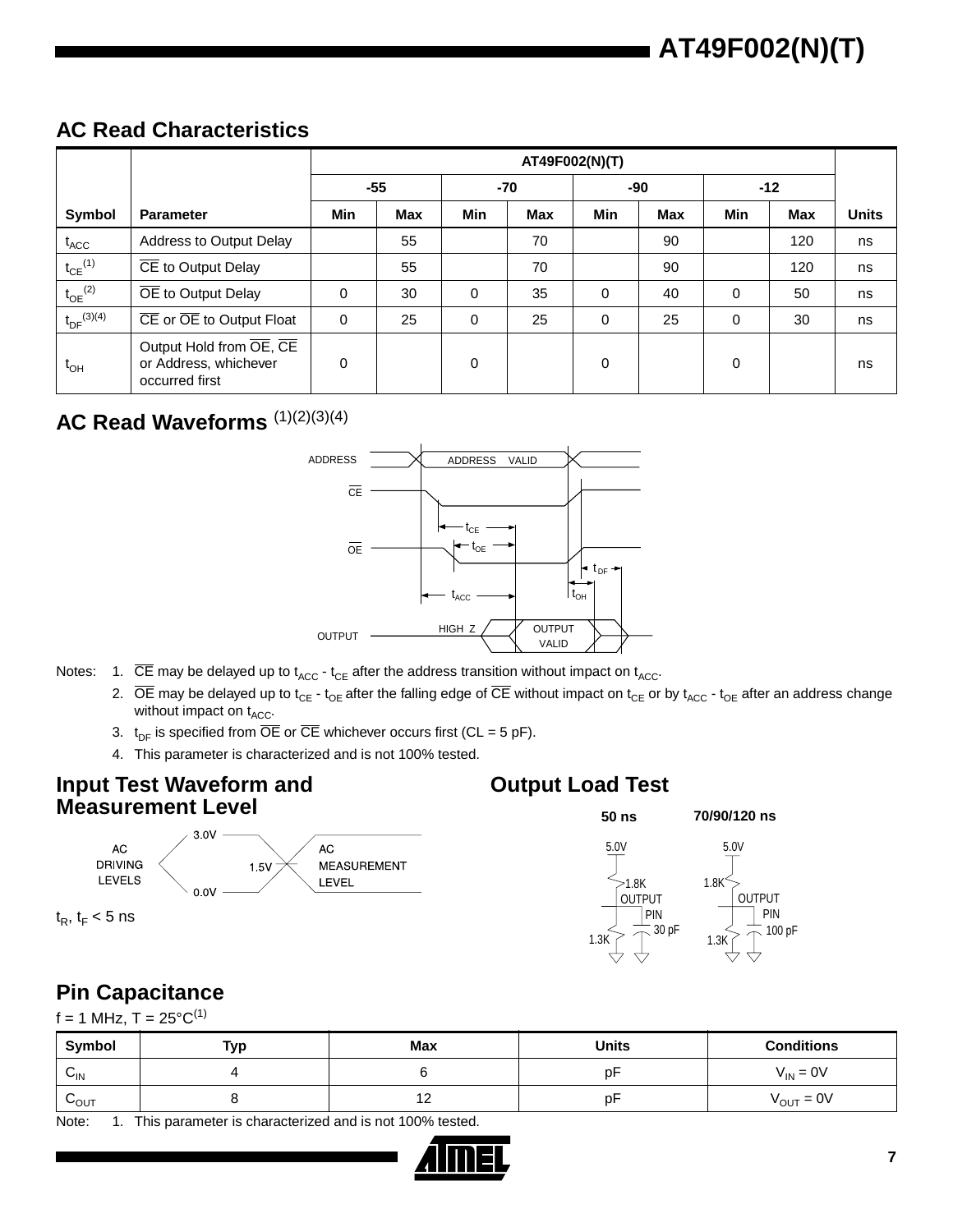

#### **AC Byte Load Characteristics**

| Symbol               | <b>Parameter</b>                                                       | Min | Max | <b>Units</b> |
|----------------------|------------------------------------------------------------------------|-----|-----|--------------|
| $t_{AS}$ , $t_{OES}$ | Address, OE Set-up Time                                                | 0   |     | ns           |
| $t_{AH}$             | Address Hold Time                                                      | 50  |     | ns           |
| $t_{CS}$             | Chip Select Set-up Time                                                | 0   |     | ns           |
| $t_{CH}$             | Chip Select Hold Time                                                  | 0   |     | ns           |
| $t_{WP}$             | Write Pulse Width ( $\overline{\text{WE}}$ or $\overline{\text{CE}}$ ) | 90  |     | ns           |
| $t_{DS}$             | Data Set-up Time                                                       | 50  |     | ns           |
| $t_{DH}$ , $t_{OEH}$ | Data, OE Hold Time                                                     | 0   |     | ns           |
| t <sub>WPH</sub>     | Write Pulse Width High                                                 | 90  |     | ns           |

## **AC Byte Load Waveforms**

## **WE Controlled**



#### **CE Controlled**

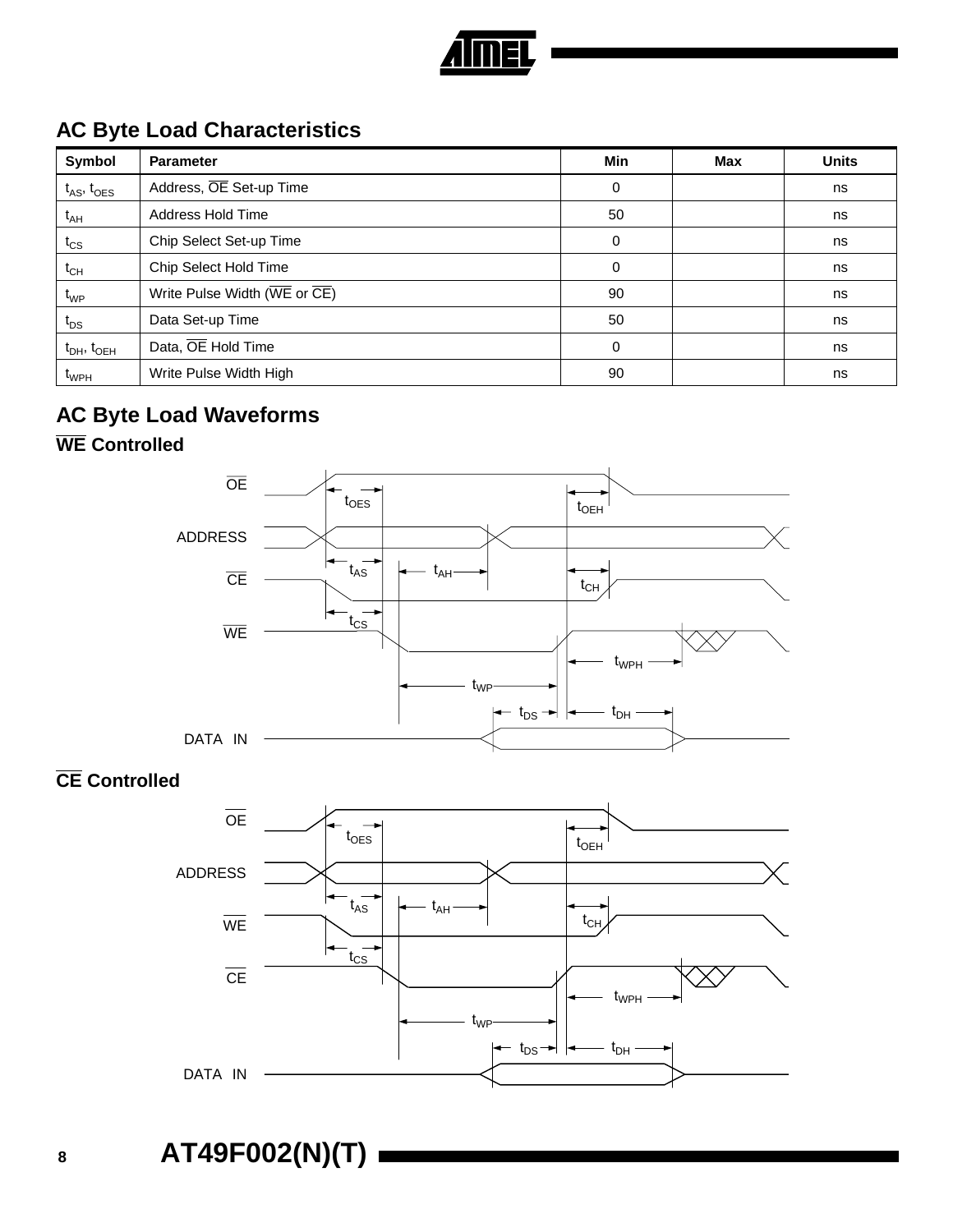# **AT49F002(N)(T)**

#### **Program Cycle Characteristics**

| Symbol                       | <b>Parameter</b>             | Min | <b>Typ</b> | <b>Max</b> | <b>Units</b> |
|------------------------------|------------------------------|-----|------------|------------|--------------|
| $t_{BP}$                     | <b>Byte Programming Time</b> |     | 10         | 50         | μs           |
| $t_{AS}$                     | Address Set-up Time          | 0   |            |            | ns           |
| $t_{AH}$                     | Address Hold Time            | 50  |            |            | ns           |
| $t_{DS}$                     | Data Set-up Time             | 50  |            |            | ns           |
| $t_{DH}$                     | Data Hold Time               | 0   |            |            | ns           |
| $\mathfrak{t}_{\mathsf{WP}}$ | Write Pulse Width            | 90  |            |            | ns           |
| $t_{WPH}$                    | Write Pulse Width High       | 90  |            |            | ns           |
| $t_{EC}$                     | Erase Cycle Time             |     |            | 10         | seconds      |

#### **Program Cycle Waveforms**



#### **Sector or Chip Erase Cycle Waveforms**

![](_page_8_Figure_6.jpeg)

Notes: 1.  $\overline{OE}$  must be high only when  $\overline{WE}$  and  $\overline{CE}$  are both low.

- 2. For chip erase, the address should be 5555. For sector erase, the address depends on what sector is to be erased. (See note 4 under command definitions.)
- 3. For chip erase, the data should be 10H, and for sector erase, the data should be 30H.

![](_page_8_Picture_10.jpeg)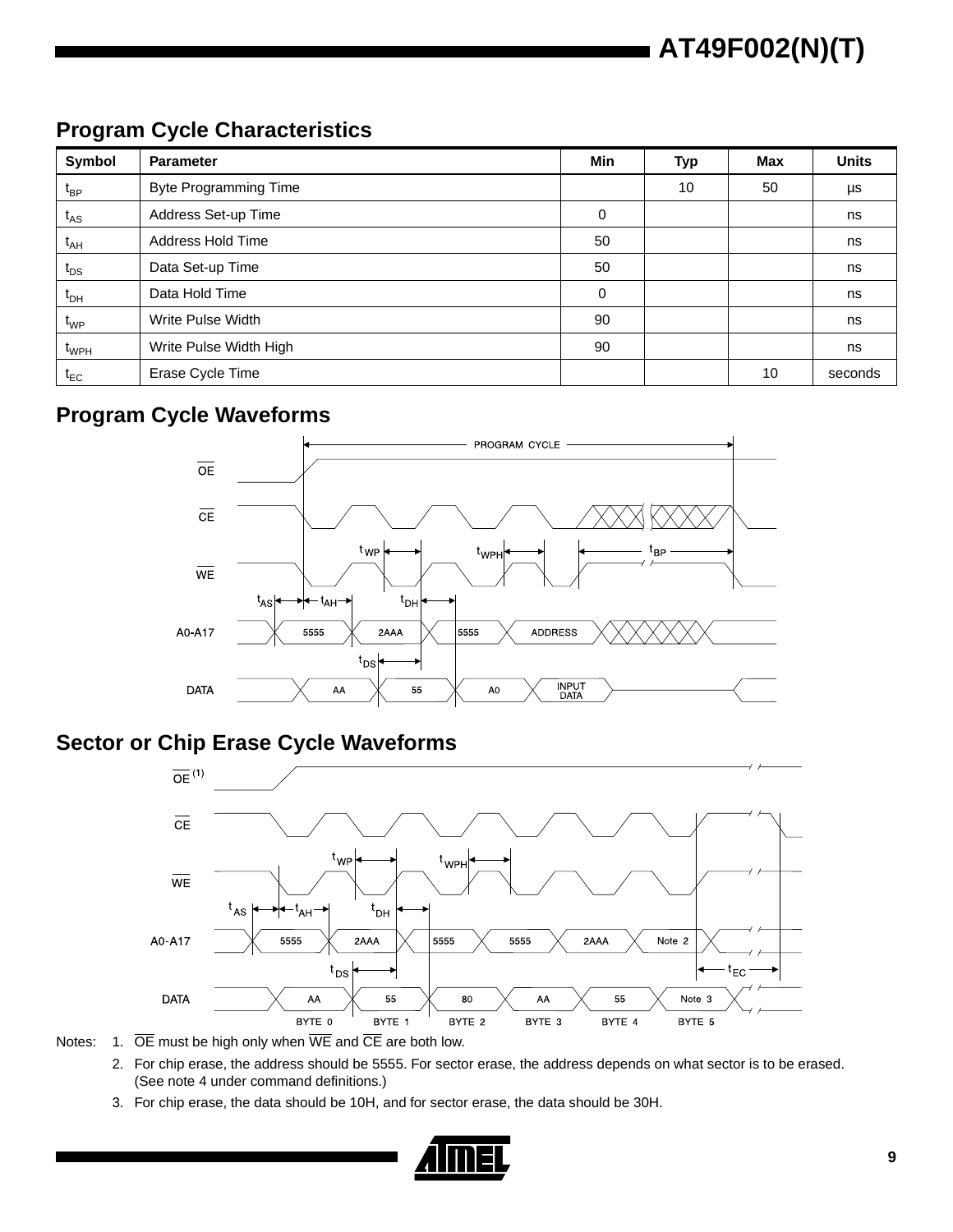![](_page_9_Picture_0.jpeg)

#### **Data Polling Characteristics**(1)

| Symbol                       | <b>Parameter</b>                               | Min | Typ | Max | <b>Units</b> |
|------------------------------|------------------------------------------------|-----|-----|-----|--------------|
| $\mathfrak{r}_{\mathsf{DH}}$ | Data Hold Time                                 | 10  |     |     | ns           |
| $I_{OEH}$                    | OE Hold Time                                   | 10  |     |     | ns           |
| $I_{OE}$                     | $\overline{OE}$ to Output Delay <sup>(2)</sup> |     |     |     | ns           |
| $\mathfrak{r}_{\text{WR}}$   | Write Recovery Time                            |     |     |     | ns           |

Notes: 1. These parameters are characterized and not 100% tested.

2. See  $t_{OE}$  spec in AC Read Characteristics.

#### **Data Polling Waveforms**

![](_page_9_Figure_6.jpeg)

#### **Toggle Bit Characteristics**(1)

| Symbol                       | <b>Parameter</b>                               |     | Typ | <b>Max</b> | <b>Units</b> |
|------------------------------|------------------------------------------------|-----|-----|------------|--------------|
| $\mathfrak{r}_{\mathsf{DH}}$ | Data Hold Time                                 |     |     |            | ns           |
| $t_{\text{OEH}}$             | OE Hold Time                                   | 10  |     |            | ns           |
| $t_{OE}$                     | $\overline{OE}$ to Output Delay <sup>(2)</sup> |     |     |            | ns           |
| $I_{OEHP}$                   | OE High Pulse                                  | 150 |     |            | ns           |
| $t_{WR}$                     | Write Recovery Time                            | 0   |     |            | ns           |

Notes: 1. These parameters are characterized and not 100% tested.

2. See  $t_{OE}$  spec in AC Read Characteristics.

## **Toggle Bit Waveforms**(1)(2)(3)

![](_page_9_Figure_12.jpeg)

- Notes: 1. Toggling either  $\overline{OE}$  or  $\overline{CE}$  or both  $\overline{OE}$  and  $\overline{CE}$  will operate toggle bit. The t<sub>OEHP</sub> specification must be met by the toggling input(s).
	- 2. Beginning and ending state of I/O6 will vary.
	- 3. Any address location may be used but the address should not vary.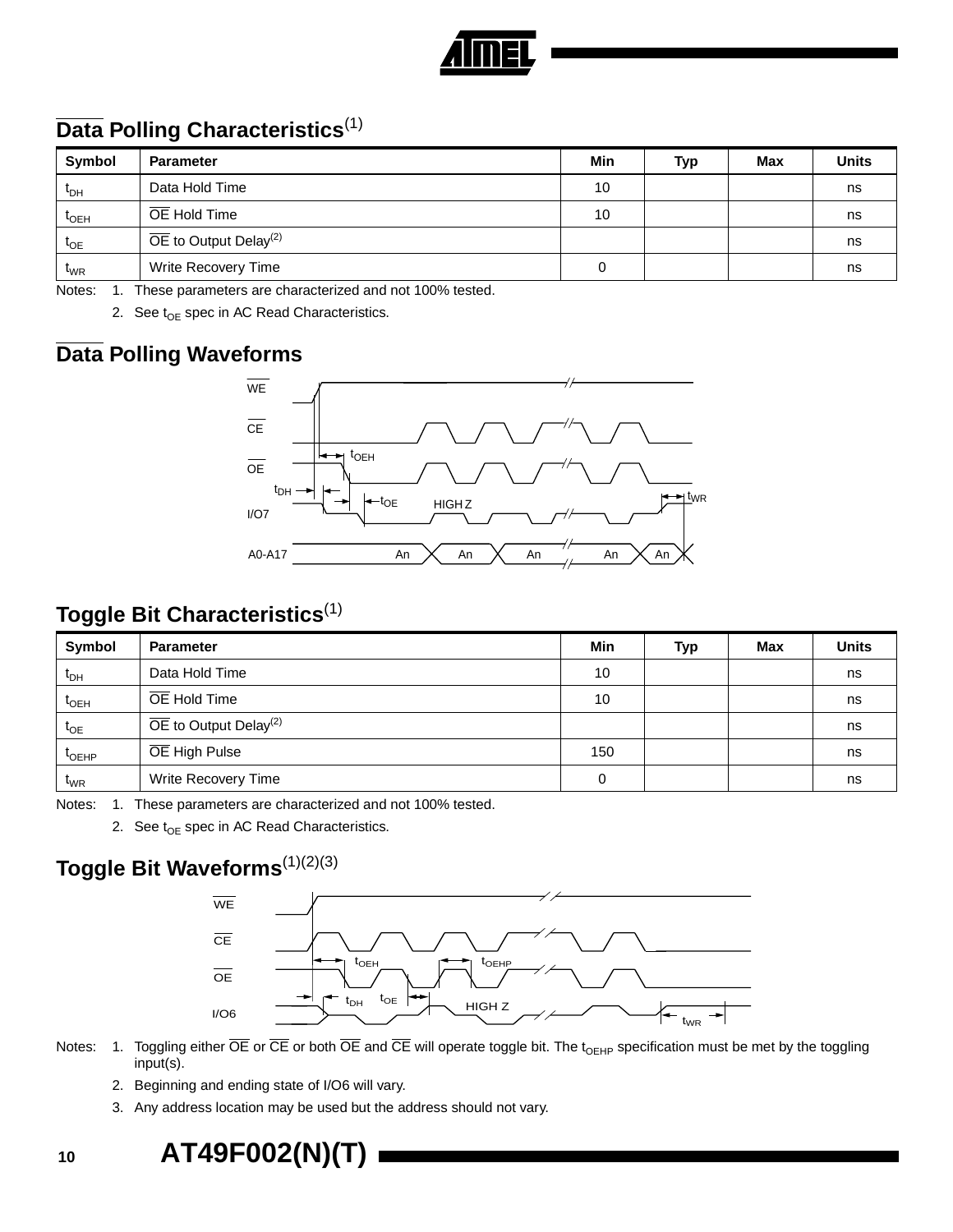![](_page_10_Figure_1.jpeg)

IDENTIFICATION<br>MODE<sup>(4)</sup>

#### **Boot Block Lockout Feature Enable Algorithm**(1)

![](_page_10_Figure_3.jpeg)

Notes for boot block lockout feature enable:

- 1. Data Format: I/O7 I/O0 (Hex); Address Format: A14 - A0 (Hex).
- 2. Boot block lockout feature enabled.

Notes for software product identification

1. Data Format: I/O7 - I/O0 (Hex); Address Format: A14 - A0 (Hex).

TO ADDRESS 2AAA

LOAD DATA F0 TO ADDRESS 5555

EXIT PRODUCT IDENTIFICATION  $MODE<sup>(4)</sup>$ 

2. A1 - A17 =  $V_{IL}$ . Manufacture Code is read for A0 =  $V_{II}$ ; Device Code is read for A0 =  $V_{\text{H}}$ .

- 3. The device does not remain in identification mode if powered down.
- 4. The device returns to standard operation mode.
- 5. Manufacturer Code: 1FH Device Code: 07H - AT49F002(N) 08H - AT49F002(N)T

![](_page_10_Picture_13.jpeg)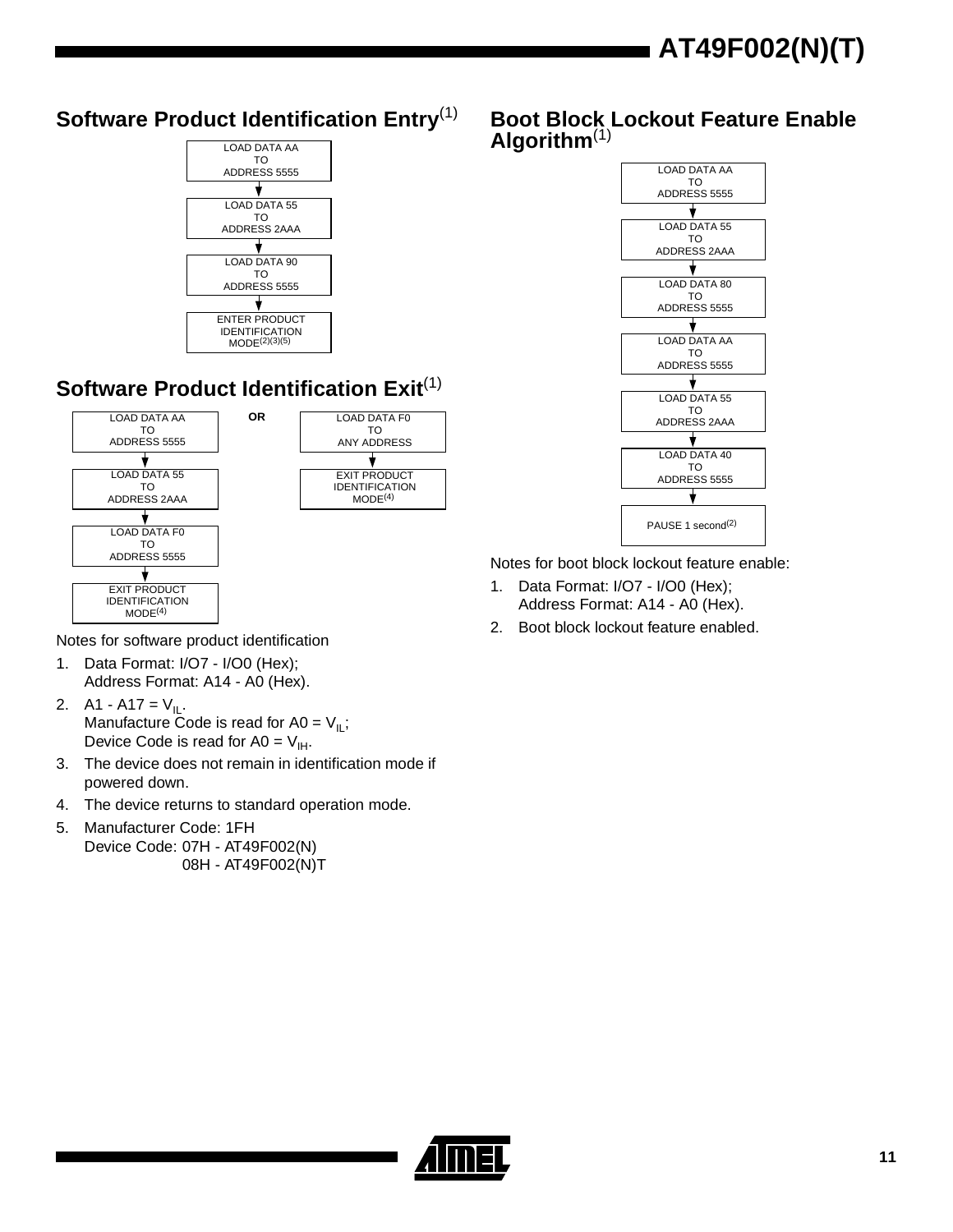![](_page_11_Picture_0.jpeg)

## **AT49F002 Ordering Information**

| $t_{\text{ACC}}$ | $I_{CC}$ (mA) |                |                      |         |                                             |
|------------------|---------------|----------------|----------------------|---------|---------------------------------------------|
| (ns)             | <b>Active</b> | <b>Standby</b> | <b>Ordering Code</b> | Package | <b>Operation Range</b>                      |
| 55               | 50            | 0.1            | AT49F002-55JC        | 32J     | Commercial                                  |
|                  |               |                | AT49F002-55PC        | 32P6    | ( $0^\circ$ to $70^\circ$ C)                |
|                  |               |                | AT49F002-55TC        | 32T     |                                             |
|                  |               |                | AT49F002-55VC        | 32V     |                                             |
|                  | 50            | 0.3            | AT49F002-55JI        | 32J     | Industrial                                  |
|                  |               |                | AT49F002-55PI        | 32P6    | (-40 $\degree$ to 85 $\degree$ C)           |
|                  |               |                | AT49F002-55TI        | 32T     |                                             |
|                  |               |                | AT49F002-55VI        | 32V     |                                             |
| 70               | 50            | 0.1            | AT49F002-70JC        | 32J     | Commercial                                  |
|                  |               |                | AT49F002-70PC        | 32P6    | ( $0^\circ$ to $70^\circ$ C)                |
|                  |               |                | AT49F002-70TC        | 32T     |                                             |
|                  |               |                | AT49F002-70VC        | 32V     |                                             |
|                  | 50            | 0.3            | AT49F002-70JI        | 32J     | Industrial                                  |
|                  |               |                | AT49F002-70PI        | 32P6    | $(-40^\circ \text{ to } 85^\circ \text{C})$ |
|                  |               |                | AT49F002-70TI        | 32T     |                                             |
|                  |               |                | AT49F002-70VI        | 32V     |                                             |
| 90               | 50            | 0.1            | AT49F002-90JC        | 32J     | Commercial                                  |
|                  |               |                | AT49F002-90PC        | 32P6    | ( $0^\circ$ to $70^\circ$ C)                |
|                  |               |                | AT49F002-90TC        | 32T     |                                             |
|                  |               |                | AT49F002-90VC        | 32V     |                                             |
|                  | 50            | 0.3            | AT49F002-90JI        | 32J     | Industrial                                  |
|                  |               |                | AT49F002-90PI        | 32P6    | (-40 $\degree$ to 85 $\degree$ C)           |
|                  |               |                | AT49F002-90TI        | 32T     |                                             |
|                  |               |                | AT49F002-90VI        | 32V     |                                             |
| 120              | 50            | 0.1            | AT49F002-12JC        | 32J     | Commercial                                  |
|                  |               |                | AT49F002-12PC        | 32P6    | ( $0^\circ$ to $70^\circ$ C)                |
|                  |               |                | AT49F002-12TC        | 32T     |                                             |
|                  |               |                | AT49F002-12VC        | 32V     |                                             |
|                  | 50            | 0.3            | AT49F002-12JI        | 32J     | Industrial                                  |
|                  |               |                | AT49F002-12PI        | 32P6    | (-40 $\degree$ to 85 $\degree$ C)           |
|                  |               |                | AT49F002-12TI        | 32T     |                                             |
|                  |               |                | AT49F002-12VI        | 32V     |                                             |

|                  | Package Type                                                   |  |  |  |  |
|------------------|----------------------------------------------------------------|--|--|--|--|
| 32J              | 32-lead, Plastic J-leaded Chip Carrier Package (PLCC)          |  |  |  |  |
| 32P <sub>6</sub> | 32-pin, 0.600" Wide, Plastic Dual Inline Package (PDIP)        |  |  |  |  |
| 32T              | 32-lead, Plastic Thin Small Outline Package (TSOP) (8 x 20 mm) |  |  |  |  |
| 32V              | 32-lead, Plastic Thin Small Outline Package (VSOP) (8 x 14 mm) |  |  |  |  |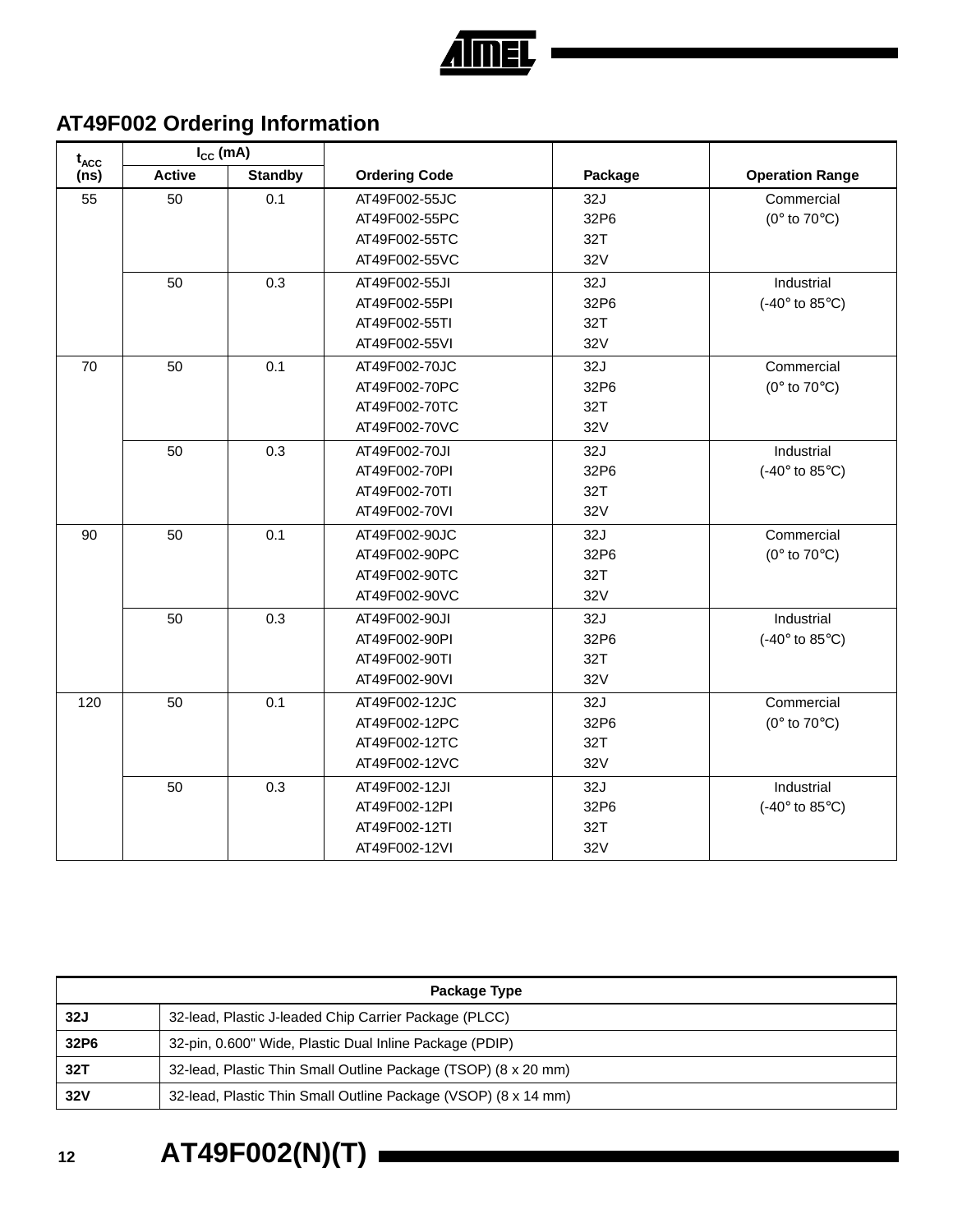## **AT49F002N Ordering Information**

| $t_{ACC}$ | $I_{CC}$ (mA) |                |                      |         |                                   |
|-----------|---------------|----------------|----------------------|---------|-----------------------------------|
| (ns)      | <b>Active</b> | <b>Standby</b> | <b>Ordering Code</b> | Package | <b>Operation Range</b>            |
| 55        | 50            | 0.1            | AT49F002N-55JC       | 32J     | Commercial                        |
|           |               |                | AT49F002N-55PC       | 32P6    | ( $0^\circ$ to $70^\circ$ C)      |
|           |               |                | AT49F002N-55TC       | 32T     |                                   |
|           |               |                | AT49F002N-55VC       | 32V     |                                   |
|           | 50            | 0.3            | AT49F002N-55JI       | 32J     | Industrial                        |
|           |               |                | AT49F002N-55PI       | 32P6    | (-40 $\degree$ to 85 $\degree$ C) |
|           |               |                | AT49F002N-55TI       | 32T     |                                   |
|           |               |                | AT49F002N-55VI       | 32V     |                                   |
| 70        | 50            | 0.1            | AT49F002N-70JC       | 32J     | Commercial                        |
|           |               |                | AT49F002N-70PC       | 32P6    | ( $0^\circ$ to $70^\circ$ C)      |
|           |               |                | AT49F002N-70TC       | 32T     |                                   |
|           |               |                | AT49F002N-70VC       | 32V     |                                   |
|           | 50            | 0.3            | AT49F002N-70JI       | 32J     | Industrial                        |
|           |               |                | AT49F002N-70PI       | 32P6    | (-40 $\degree$ to 85 $\degree$ C) |
|           |               |                | AT49F002N-70TI       | 32T     |                                   |
|           |               |                | AT49F002N-70VI       | 32V     |                                   |
| 90        | 50            | 0.1            | AT49F002N-90JC       | 32J     | Commercial                        |
|           |               |                | AT49F002N-90PC       | 32P6    | ( $0^\circ$ to $70^\circ$ C)      |
|           |               |                | AT49F002N-90TC       | 32T     |                                   |
|           |               |                | AT49F002N-90VC       | 32V     |                                   |
|           | 50            | 0.3            | AT49F002N-90JI       | 32J     | Industrial                        |
|           |               |                | AT49F002N-90PI       | 32P6    | (-40 $\degree$ to 85 $\degree$ C) |
|           |               |                | AT49F002N-90TI       | 32T     |                                   |
|           |               |                | AT49F002N-90VI       | 32V     |                                   |
| 120       | 50            | 0.1            | AT49F002N-12JC       | 32J     | Commercial                        |
|           |               |                | AT49F002N-12PC       | 32P6    | ( $0^\circ$ to $70^\circ$ C)      |
|           |               |                | AT49F002N-12TC       | 32T     |                                   |
|           |               |                | AT49F002N-12VC       | 32V     |                                   |
|           | 50            | 0.3            | AT49F002N-12JI       | 32J     | Industrial                        |
|           |               |                | AT49F002N-12PI       | 32P6    | (-40 $\degree$ to 85 $\degree$ C) |
|           |               |                | AT49F002N-12TI       | 32T     |                                   |
|           |               |                | AT49F002N-12VI       | 32V     |                                   |

|            | Package Type                                                   |  |  |  |  |
|------------|----------------------------------------------------------------|--|--|--|--|
| 32J        | 32-lead, Plastic J-leaded Chip Carrier Package (PLCC)          |  |  |  |  |
| 32P6       | 32-pin, 0.600" Wide, Plastic Dual Inline Package (PDIP)        |  |  |  |  |
| 32T        | 32-lead, Plastic Thin Small Outline Package (TSOP) (8 x 20 mm) |  |  |  |  |
| <b>32V</b> | 32-lead, Plastic Thin Small Outline Package (VSOP) (8 x 14 mm) |  |  |  |  |

![](_page_12_Picture_4.jpeg)

П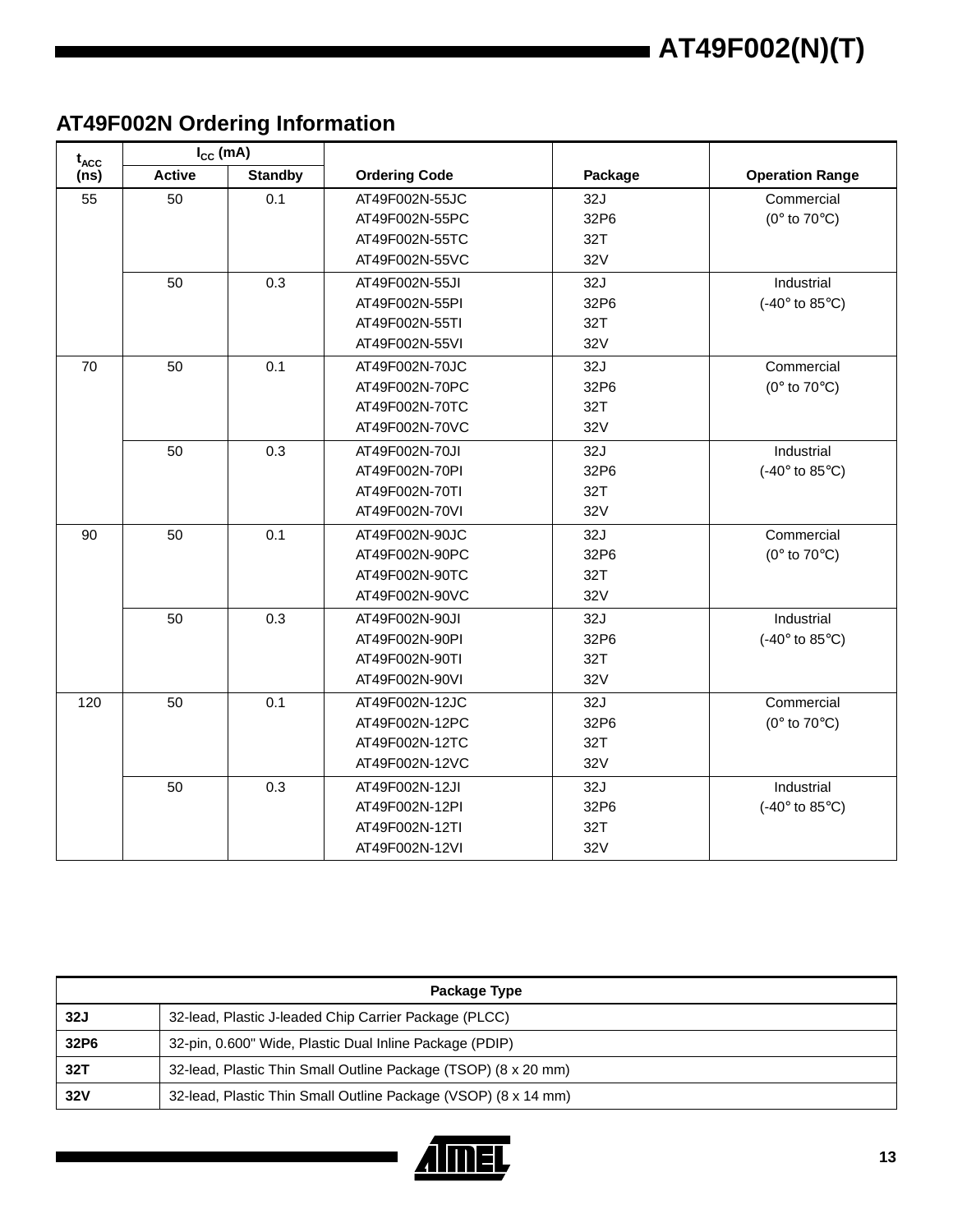![](_page_13_Picture_0.jpeg)

## **AT49F002T Ordering Information**

| $t_{ACC}$         | $I_{CC}$ (mA) |                |                      |         |                                             |
|-------------------|---------------|----------------|----------------------|---------|---------------------------------------------|
| (n <sub>s</sub> ) | <b>Active</b> | <b>Standby</b> | <b>Ordering Code</b> | Package | <b>Operation Range</b>                      |
| 55                | 50            | 0.1            | AT49F002T-55JC       | 32J     | Commercial                                  |
|                   |               |                | AT49F002T-55PC       | 32P6    | ( $0^\circ$ to $70^\circ$ C)                |
|                   |               |                | AT49F002T-55TC       | 32T     |                                             |
|                   |               |                | AT49F002T-55VC       | 32V     |                                             |
|                   | 50            | 0.3            | AT49F002T-55JI       | 32J     | Industrial                                  |
|                   |               |                | AT49F002T-55PI       | 32P6    | (-40 $\degree$ to 85 $\degree$ C)           |
|                   |               |                | AT49F002T-55TI       | 32T     |                                             |
|                   |               |                | AT49F002T-55VI       | 32V     |                                             |
| 70                | 50            | 0.1            | AT49F002T-70JC       | 32J     | Commercial                                  |
|                   |               |                | AT49F002T-70PC       | 32P6    | ( $0^\circ$ to $70^\circ$ C)                |
|                   |               |                | AT49F002T-70TC       | 32T     |                                             |
|                   |               |                | AT49F002T-70VC       | 32V     |                                             |
|                   | 50            | 0.3            | AT49F002T-70JI       | 32J     | Industrial                                  |
|                   |               |                | AT49F002T-70PI       | 32P6    | (-40 $\degree$ to 85 $\degree$ C)           |
|                   |               |                | AT49F002T-70TI       | 32T     |                                             |
|                   |               |                | AT49F002T-70VI       | 32V     |                                             |
| 90                | 50            | 0.1            | AT49F002T-90JC       | 32J     | Commercial                                  |
|                   |               |                | AT49F002T-90PC       | 32P6    | ( $0^\circ$ to $70^\circ$ C)                |
|                   |               |                | AT49F002T-90TC       | 32T     |                                             |
|                   |               |                | AT49F002T-90VC       | 32V     |                                             |
|                   | 50            | 0.3            | AT49F002T-90JI       | 32J     | Industrial                                  |
|                   |               |                | AT49F002T-90PI       | 32P6    | $(-40^\circ \text{ to } 85^\circ \text{C})$ |
|                   |               |                | AT49F002T-90TI       | 32T     |                                             |
|                   |               |                | AT49F002T-90VI       | 32V     |                                             |
| 120               | 50            | 0.1            | AT49F002T-12JC       | 32J     | Commercial                                  |
|                   |               |                | AT49F002T-12PC       | 32P6    | ( $0^\circ$ to $70^\circ$ C)                |
|                   |               |                | AT49F002T-12TC       | 32T     |                                             |
|                   |               |                | AT49F002T-12VC       | 32V     |                                             |
|                   | 50            | 0.3            | AT49F002T-12JI       | 32J     | Industrial                                  |
|                   |               |                | AT49F002T-12PI       | 32P6    | (-40 $\degree$ to 85 $\degree$ C)           |
|                   |               |                | AT49F002T-12TI       | 32T     |                                             |
|                   |               |                | AT49F002T-12VI       | 32V     |                                             |

|                  | Package Type                                                   |  |  |  |  |
|------------------|----------------------------------------------------------------|--|--|--|--|
| 32J              | 32-lead, Plastic J-leaded Chip Carrier Package (PLCC)          |  |  |  |  |
| 32P <sub>6</sub> | 32-pin, 0.600" Wide, Plastic Dual Inline Package (PDIP)        |  |  |  |  |
| 32T              | 32-lead, Plastic Thin Small Outline Package (TSOP) (8 x 20 mm) |  |  |  |  |
| 32V              | 32-lead, Plastic Thin Small Outline Package (VSOP) (8 x 14 mm) |  |  |  |  |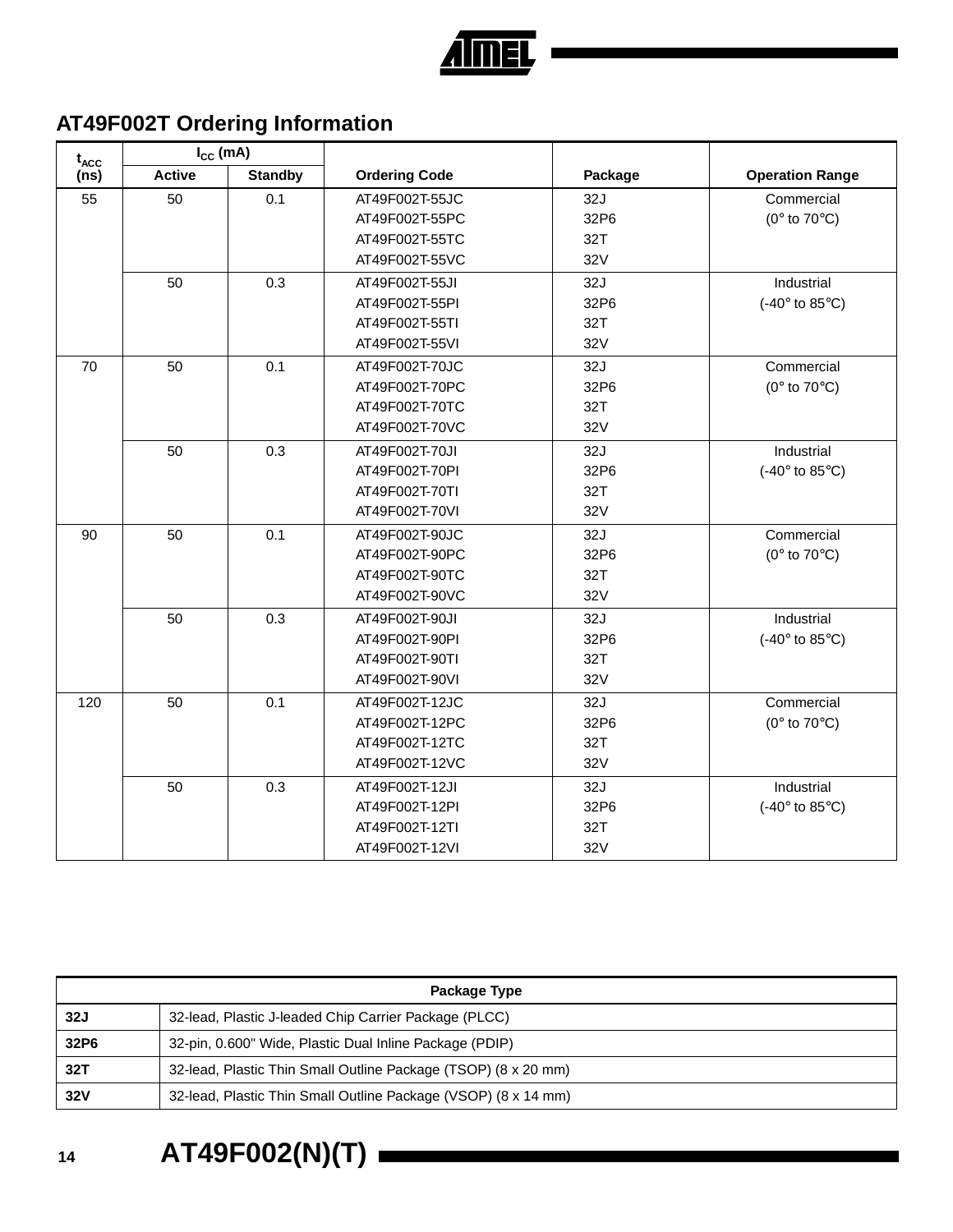## **AT49F002NT Ordering Information**

| $t_{ACC}$ | $I_{CC}$ (mA) |                |                      |         |                                   |
|-----------|---------------|----------------|----------------------|---------|-----------------------------------|
| (ns)      | <b>Active</b> | <b>Standby</b> | <b>Ordering Code</b> | Package | <b>Operation Range</b>            |
| 55        | 50            | 0.1            | AT49F002NT-55JC      | 32J     | Commercial                        |
|           |               |                | AT49F002NT-55PC      | 32P6    | ( $0^\circ$ to $70^\circ$ C)      |
|           |               |                | AT49F002NT-55TC      | 32T     |                                   |
|           |               |                | AT49F002NT-55VC      | 32V     |                                   |
|           | 50            | 0.3            | AT49F002NT-55JI      | 32J     | Industrial                        |
|           |               |                | AT49F002NT-55PI      | 32P6    | (-40 $\degree$ to 85 $\degree$ C) |
|           |               |                | AT49F002NT-55TI      | 32T     |                                   |
|           |               |                | AT49F002NT-55VI      | 32V     |                                   |
| 70        | 50            | 0.1            | AT49F002NT-70JC      | 32J     | Commercial                        |
|           |               |                | AT49F002NT-70PC      | 32P6    | ( $0^\circ$ to $70^\circ$ C)      |
|           |               |                | AT49F002NT-70TC      | 32T     |                                   |
|           |               |                | AT49F002NT-70VC      | 32V     |                                   |
|           | 50            | 0.3            | AT49F002NT-70JI      | 32J     | Industrial                        |
|           |               |                | AT49F002NT-70PI      | 32P6    | (-40 $\degree$ to 85 $\degree$ C) |
|           |               |                | AT49F002NT-70TI      | 32T     |                                   |
|           |               |                | AT49F002NT-70VI      | 32V     |                                   |
| 90        | 50            | 0.1            | AT49F002NT-90JC      | 32J     | Commercial                        |
|           |               |                | AT49F002NT-90PC      | 32P6    | ( $0^\circ$ to $70^\circ$ C)      |
|           |               |                | AT49F002NT-90TC      | 32T     |                                   |
|           |               |                | AT49F002NT-90VC      | 32V     |                                   |
|           | 50            | 0.3            | AT49F002NT-90JI      | 32J     | Industrial                        |
|           |               |                | AT49F002NT-90PI      | 32P6    | (-40 $\degree$ to 85 $\degree$ C) |
|           |               |                | AT49F002NT-90TI      | 32T     |                                   |
|           |               |                | AT49F002NT-90VI      | 32V     |                                   |
| 120       | 50            | 0.1            | AT49F002NT-12JC      | 32J     | Commercial                        |
|           |               |                | AT49F002NT-12PC      | 32P6    | ( $0^\circ$ to $70^\circ$ C)      |
|           |               |                | AT49F002NT-12TC      | 32T     |                                   |
|           |               |                | AT49F002NT-12VC      | 32V     |                                   |
|           | 50            | 0.3            | AT49F002NT-12JI      | 32J     | Industrial                        |
|           |               |                | AT49F002NT-12PI      | 32P6    | (-40 $\degree$ to 85 $\degree$ C) |
|           |               |                | AT49F002NT-12TI      | 32T     |                                   |
|           |               |                | AT49F002NT-12VI      | 32V     |                                   |

| Package Type |                                                                |  |  |  |
|--------------|----------------------------------------------------------------|--|--|--|
| 32J          | 32-lead, Plastic J-leaded Chip Carrier Package (PLCC)          |  |  |  |
| 32P6         | 32-pin, 0.600" Wide, Plastic Dual Inline Package (PDIP)        |  |  |  |
| 32T          | 32-lead, Plastic Thin Small Outline Package (TSOP) (8 x 20 mm) |  |  |  |
| <b>32V</b>   | 32-lead, Plastic Thin Small Outline Package (VSOP) (8 x 14 mm) |  |  |  |

![](_page_14_Picture_4.jpeg)

П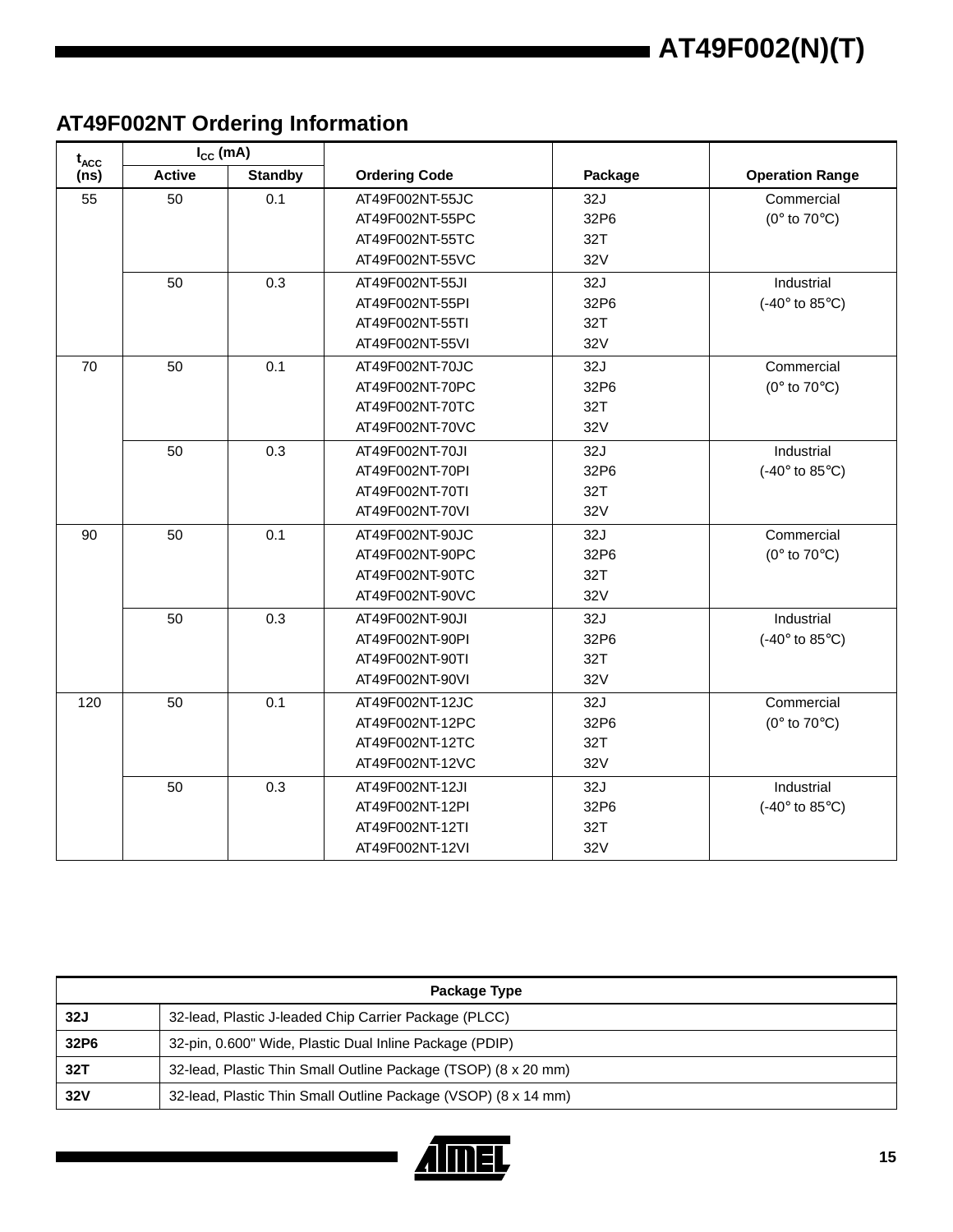![](_page_15_Picture_0.jpeg)

#### **Packaging Information**

![](_page_15_Figure_2.jpeg)